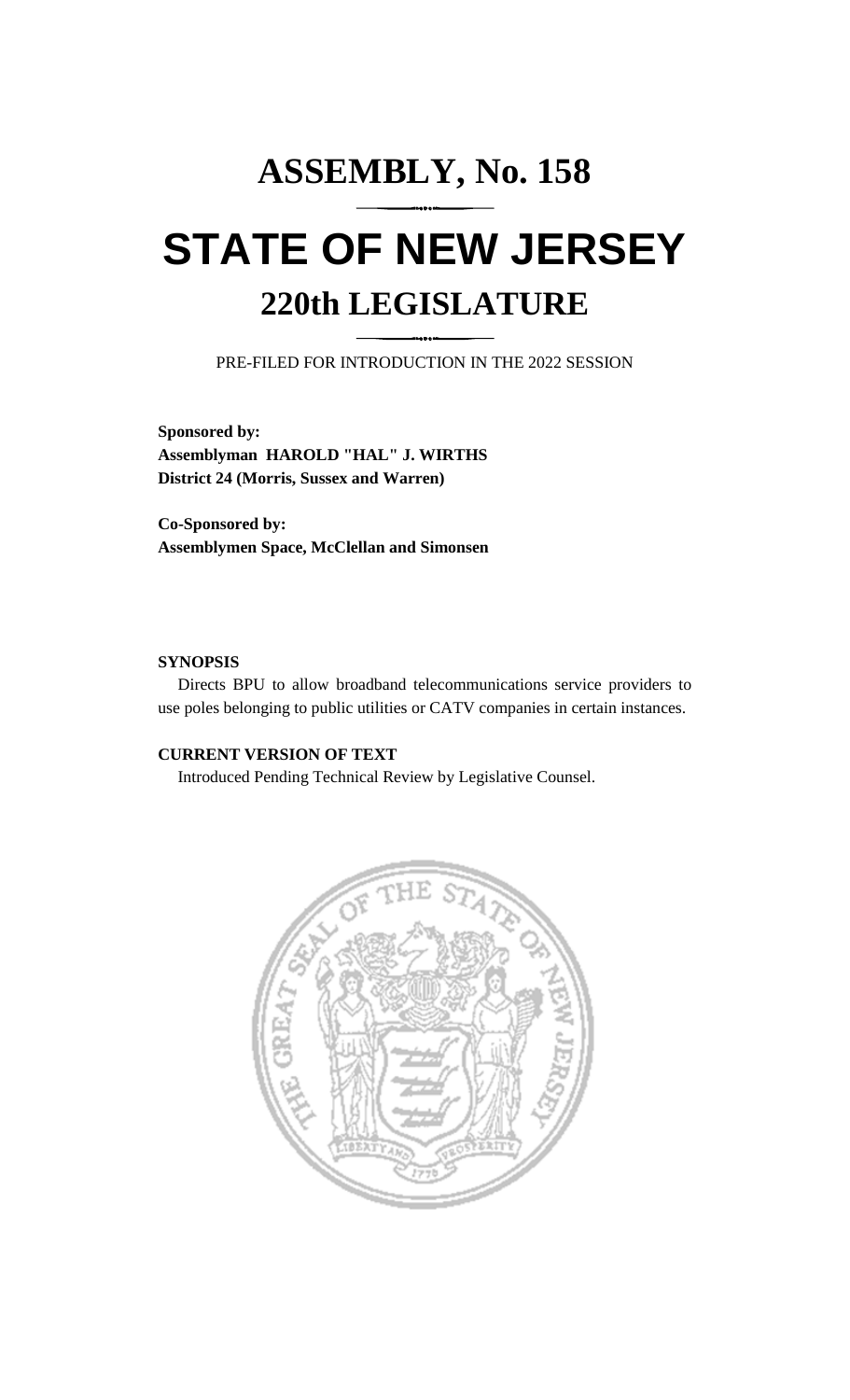## **A158** WIRTHS

 $\mathcal{D}_{\mathcal{L}}$ 

 **AN ACT** concerning certain broadband telecommunications service providers and supplementing Title 48 of the Revised Statutes. **BE IT ENACTED** *by the Senate and General Assembly of the State of New Jersey:* 7 1. As used in of P.L., c. (C. ) (pending before the Legislature as this bill): "Bit" means the smallest unit of computerized binary data. "Board" means the Board of Public Utilities or any successor agency. "Broadband telecommunications infrastructure" shall have the same meaning as provided in section 1 of P.L.2007, c.191 (C.40:9D-1). "Broadband telecommunications service" means any telecommunications service using broadband telecommunications infrastructure for the purpose of offering high speed, switched, broadband wireline or wireless telecommunications capability that enables users to send and receive high-quality voice, data, graphics, or video telecommunications through the Internet and using any technology and with data transfer speeds of at least 25 megabits per second download and at least three megabits per second upload. "Broadband telecommunications service provider" means a person, company, corporation, unincorporated association, partnership, or professional corporation which is certified by the board to offer broadband telecommunications service directly to the public, or to classes of users as to be effectively available directly to the public, regardless of the facilities used. "Cable television company" or CATV company shall have the same meaning as provided in section 3 of P.L.1972, c.186 (C.48:5A-3). "Megabit per second" means a computerized binary data transfer capacity over a computer network equal to one million bits per second. "Public utility" shall have the same meaning as provided in R.S.48:2-13 and shall include a county or municipally-owned utility or a rural electric cooperative. 2. a. Notwithstanding any law, rule, regulation, or order to the contrary, the board shall permit a broadband telecommunications service provider to install broadband telecommunications infrastructure on any pole or post located on or over any highway or any right-of-way, belonging to a public utility or CATV company, and shall prescribe reasonable compensation, as determined upon the board's review of industry standards, and reasonable terms and conditions for the joint use of the pole or post, provided that the joint use shall not result in injury to the owner or other users of the